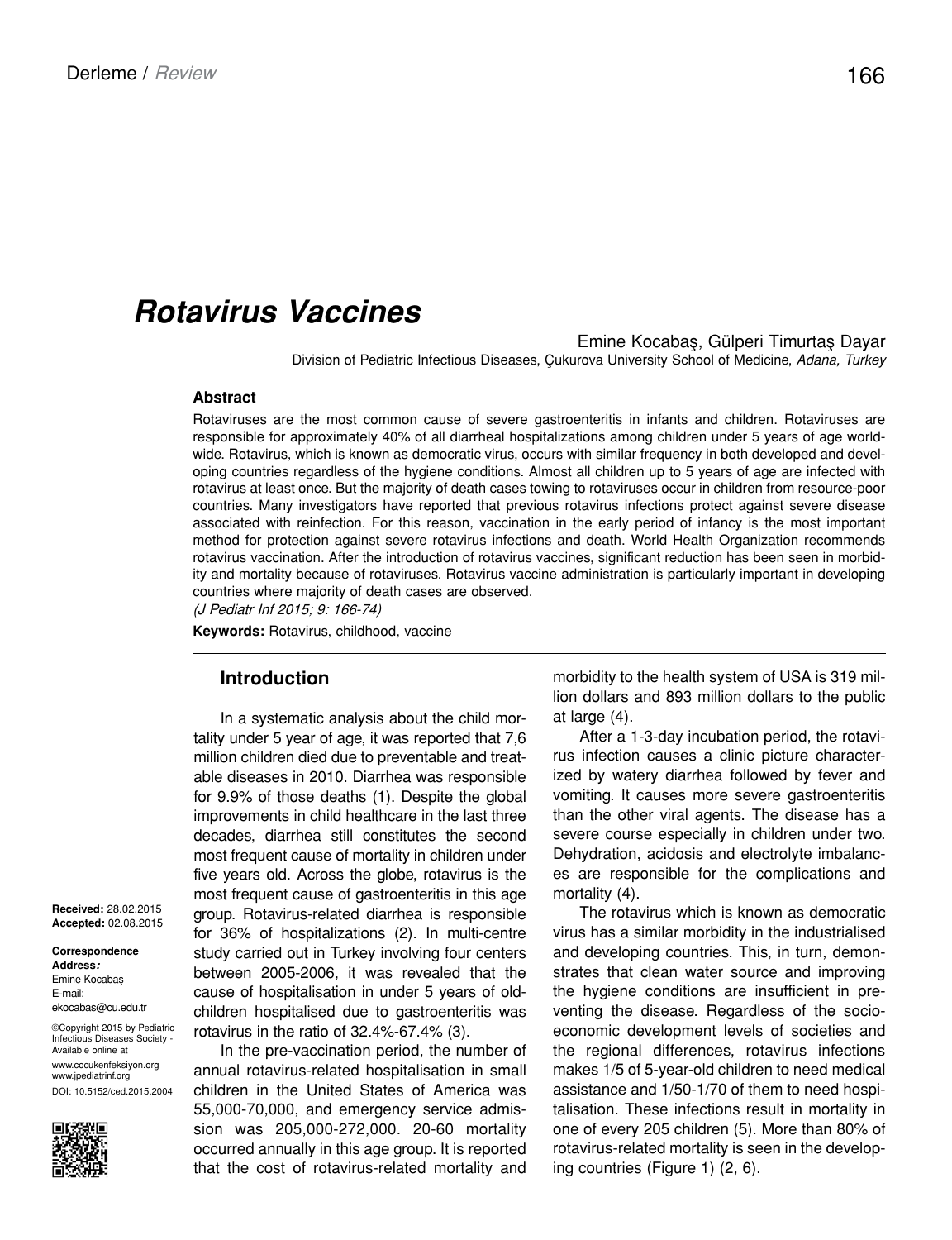The fact that rotavirus infections are seen frequently and that sequential infections have a milder course so that the patient is protected against severe infections has led the vaccination activities to be commenced. This fact was first evidenced by Bishop et al. (7). In a cohort study done in Mexico, it was revealed that previous rotavirus infections prevented the subsequent attacks by 77% and mediumheavy attacks 87% (8). Therefore, vaccination in the early period of life, similar to the first natural infection of the child, is the most effective prevention method against severe rotavirus infection attacks and related mortality.

#### **Virology**

Rotavirus was first detected in 1963 in the intestinal tissues of mice and monkeys (9). Due to their wheel-like structure, it was termed as rotavirus (In Latin, rota means wheel) (10). It was revealed that rotavirus was an agent of gastroenteritis as a result of the examination of duodenal biopsy of severe gastroenteritis infants by Bishop *et al*. in 1973 (11). Rotavirus is about 70 nm long, non-enveloped, double helical RNA virus belonging to the reoviridae family. It is composed of three sections of external capsid, internal capsid and core (Figure 2) (12, 13). The RNA genome in the core has 11 segments and encodes 6 structural proteins (Viral proteins; VP1-4, VP6, VP7) and 6 non-structural proteins (Non-structural proteins; NSP1- 6). The viral genome, VP1 and VP3 are found in the core, and VP2 frames them. The VP6 that is synthesised in large quantities constitutes the structure of the internal capsid and virus grouping is implemented according to the VP6 protein. VP7, which is a glycoprotein (type G) VP4, which is a protease active protein (type P) constitute the external capsid layer. VP4 is responsible for linking to the cell, penetration, hemagglutination, neutralisation and virulence. VP7 modulates VP4 throughout the process of linking to the cell and penetration, and interacts with surface molecules of the cell following the linking of VP4 (14). These proteins which are the targets of neutralised antibodies determine the virus serotypes and are critically important for the vaccination activities. Rotaviruses are generally divided into groups and serotypes. The seven rotavirus groups have been defined as A, B, C, D, E, F and G. As was mentioned above, these groupings are implemented according to genetic and antigenic differences of VP6. Only the group A, B and C rotaviruses cause infections in humans. Group A rotaviruses are the most important causes of severe gastroenteritis in infants and children across the world. Group A rotaviruses are divided into serotypes based on VP7 (type G) and VP4 (type P) proteins. VP7 glycoprotein has at least 14 serotypes. VP7 (type G) can be detected by both specific enzyme immunoassay method (EIA) where monoclonal antibodies are used and by the molecular method where reserve tran-



**Figure 1.** Distribution of rotavirus-related mortality across the world. 2008 (2, 6)



**Figure 2.** Structure of rotavirus (12, 13)

scription polymerase chain reaction (RT-PCR) is used. There is no serotype-genotype difference in the type G. Type P proteins, on the other hand, can only be detected by RT-PCR or the sequencing methods. Therefore, unlike the type G proteins, P genotypes are specified in square brackets (15). Although it may theoretically have more than 110 P and G combinations due to the assortment characteristics (penetration of a gene into another segment during the infection of two viruses the same cell simultaneously) of rotavirus, it has only few clinically common PG serotypes. Despite differences by years and regions, P[8]G1, P[4]G2, P[8]G3, P[8]G4 and P[8]G9 serotypes are responsible for more than 90% of the rotavirus diarrhea all over the world (16). In a Turkish study in 2006, in hospitalised rotavirus gastroenteritis cases, P[8] G1 was found as the most frequent serotype with 76% (3). Public Health Agency of Turkey, as a result of rotavirus study carried out using the stool samples taken from 2102 children under five within the framework of Turkish Rotavirus Surveillance Network (TRSN) reported that the most frequent genotypes were G1-G4 and G9 [G9P[8] (40,5 %) and G1P[8] (21,6 %) the most frequent two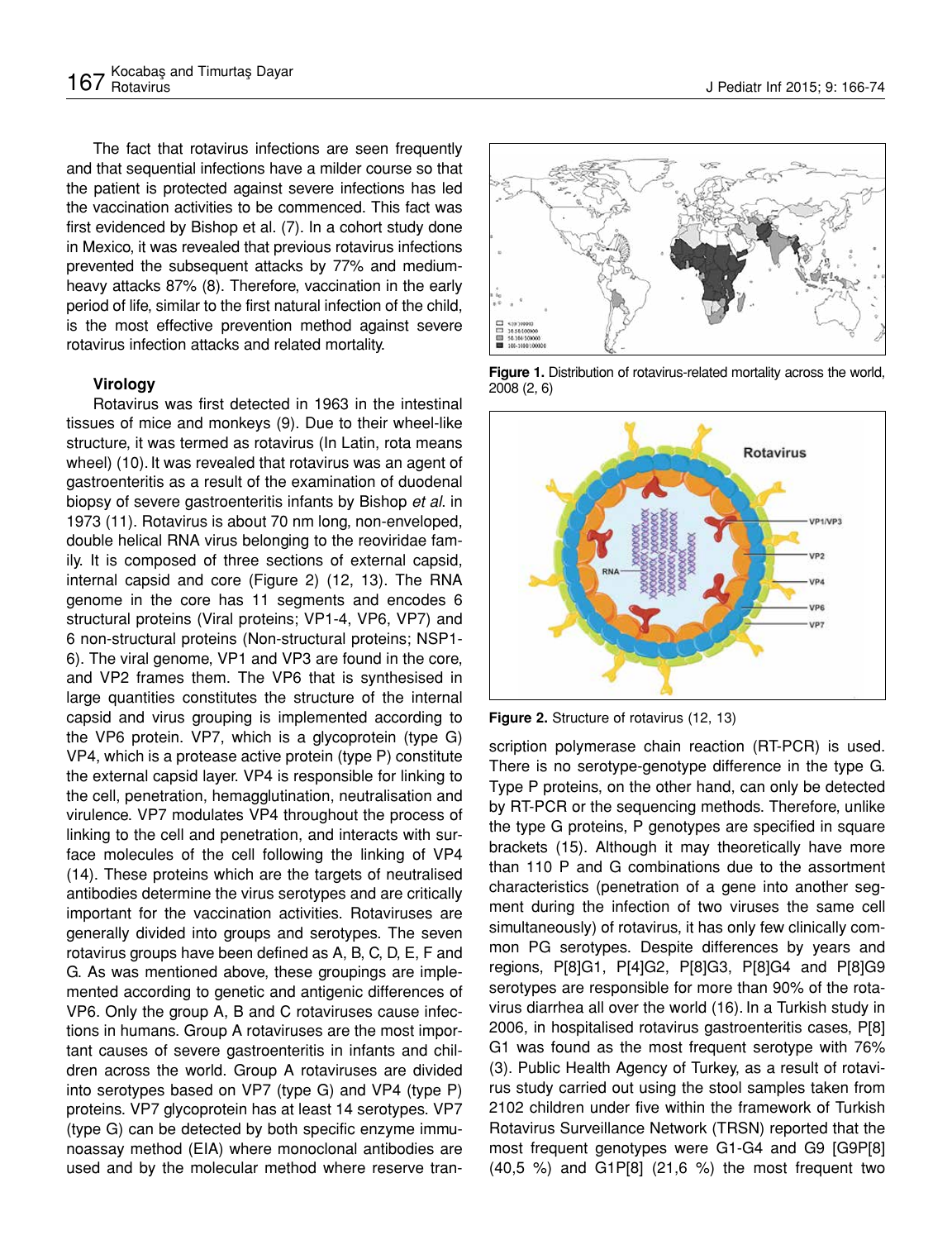genotypes] and that a high coverage was obtained through the existing clinically used rotavirus vaccines. This study revealed that G9 genotype increased dramatically in our country (17).

#### **Epidemiology**

Transmission is believed to be by the fecal-oral route. While this transmission can be human to human, it can occur through objects. As much as 10<sup>10</sup> -10<sup>12</sup>/mL infectious particles are present in the stools of infected people, and as many as 1-10 particles are sufficient for this infection to contaminate. Almost all children are infected at least once by the rotavirus within the first five years (10). Rotavirus infections reach their peak in the 6-24 monthperiod of infants' lives. The fact that they are not frequently seen in the three-month infants may be due to the protective characteristics of breast milk, the antibodies passed on from the mother and the structure of immature intestinal epithelium. The protective nature of the first infection for the sequential infections causes the rotavirus infections to be rarely and asymptomatically seen in children older than five years old (7, 8).

Rotavirus infections reach their peak in winter months in mild climates. In countries, on the other hand, where there is tropical climate, despite briefly reaching their peak in winters, the infection has spread all over the year. One of the epidemiological differences in the industrialized and developing countries is the serotype diversity. Certain serotypes are seen in developed countries and mixed infections where more than one serotypes is present are rare. The increased infection risk during the winter season and the spread of a single strain make us think that the airborne or droplet contamination in the industrialised countries, and infection in developing countries have spread over the whole year, and serotype diversity is responsible for faecal oral contamination. Table 1 demonstrates the epidemiologic differences between the developing and industrialised countries (10).

### **Vaccine Development Studies**

Demonstration of the protection effect of the previous infections in laboratory animals with the human rotaviruses strain has led to the creation of the idea that naturally weakened live animal rotavirus strains can create an immunological response in humans similar to the natural one and can protect children against diseases (18).

Immune response against rotavirus infection initially occurs in the intestinal mucosal epithelium exposed to the rotavirus and recognition continues increasingly. Therefore, the vaccines to be discovered against rotavirus disease should be oral vaccines with decreased virulence. Oral vaccines provide the best protection in the infection site; that is the place where pathology occurs in the intestinal mucosa. Rotavirus vaccines are designed in a way to cause protective response by copying the natural infection. Even if the first rotavirus infection prevents the severe re-infections, as it does not provide total protection, at least two-dose vaccines are recommended (7). In a multi-centre vaccination study in the USA, it was revealed that the previous rotavirus infection had 93% protection against the symptomatic re-infection in the second year. Even though the isolates in the second year are 66% in accord with serotype that causes the first infection, this high level of protection continues. This particular situation makes us think that the strains that cause infection lead to a VP7-based (type G) heterotypic protection. Symptomatic, serotype re-infection except G1 is not found in those people who suffer from natural rotavirus in the first year. It was demonstrated that the severe second attack occurred as a result of re-infection with different serotypes rather than re-infection with the same serotypes (19). Vaccine-dependent protection occurs through the antibodies caused by the VP7 or VP4 neutralised epitopes, non-neutralised IgA and IgG antibodies or T-cell-mediated mechanisms (18, 20).

The studies aimed at developing reliable and efficient vaccines against rotavirus started with a '*Jennerian*' approach in mid 1970s. In this approach, different animal rotaviruses were weakened in various passages in the cell cultures and manufactured in a way suitable for human use. An important reason of this is the difficulty of growing human rotaviruses in cell cultures. In this approach, 2 cattle and 1 rhesus monkey-based, live, nonhuman rotavirus vaccine demonstrated different effectiveness in wide range experimental studies. However, the results of effectiveness and reliability studies especially in the developing countries resulted in disappointment. In the end, the first generation vaccines prepared with the '*Jennerian*' vaccine development technique were abandoned (18).

|                                                          |  |  |  |  |  |  | <b>Table 1.</b> Differences in the rotavirus infection epidemiology |
|----------------------------------------------------------|--|--|--|--|--|--|---------------------------------------------------------------------|
| between the developing and industrialised countries (10) |  |  |  |  |  |  |                                                                     |

|                     | <b>Developing</b><br>countries | <b>Industrialised</b><br>countries |
|---------------------|--------------------------------|------------------------------------|
| Seasonality         | All year                       | Winter                             |
| Case mortality rate | High                           | Low                                |
| Infection age       |                                |                                    |
| Median              | 6-9 months                     | 9-15 months                        |
| By 1 year of age    | 80%                            | 65%                                |
| Rotavirus strain    | Mixed                          | Single                             |
| Serotypes           | ± More diverse                 | 4 common<br>types                  |
| Transmission        | Multiple routes                | Single route                       |
| Inoculum            | Larger                         | Small                              |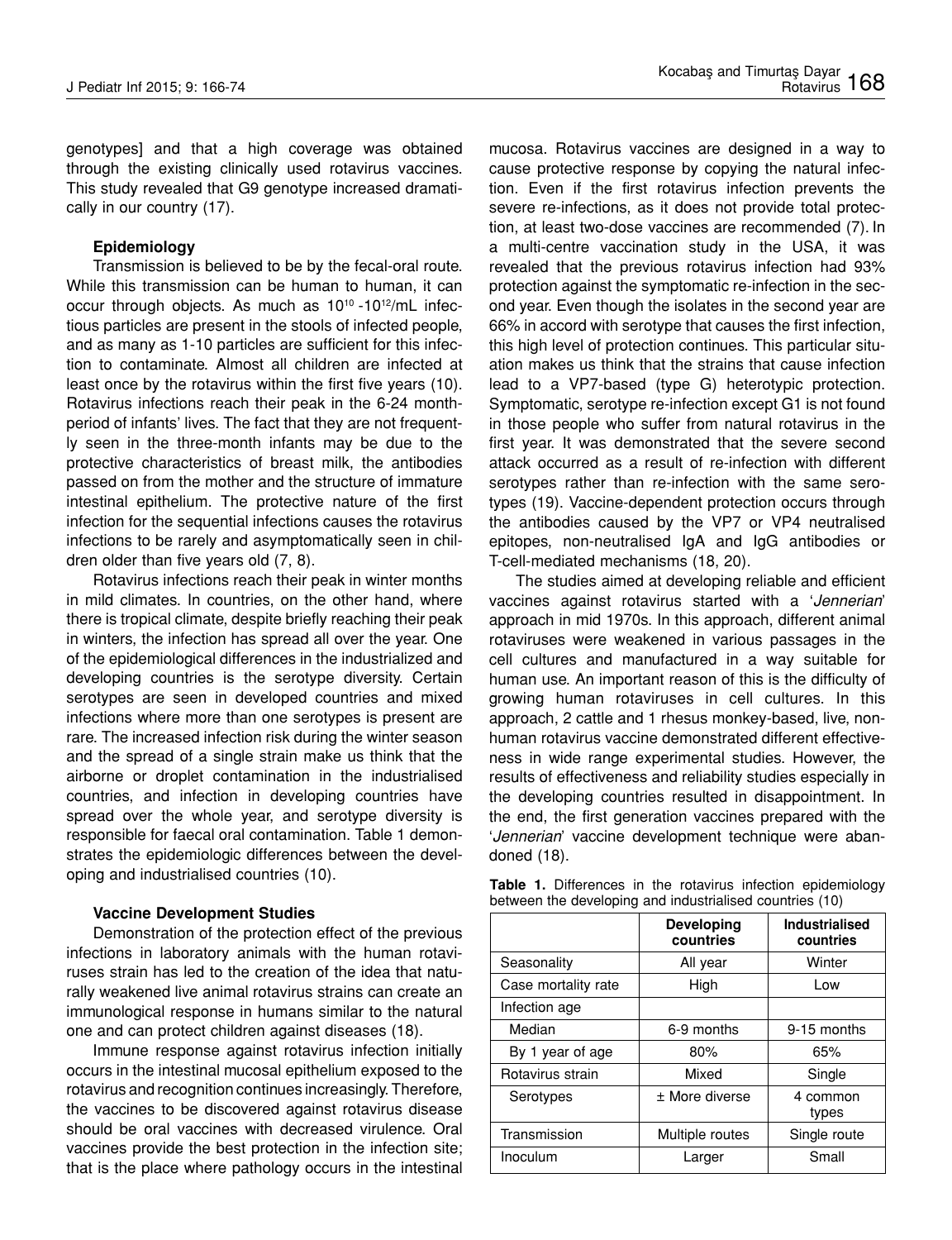## **Reassortant Rotavirus Vaccines (Modified Jennerian Vaccines)**

Second generation vaccines were designed in 1990s for the purpose of including more than one G serotype in order to provide more immunity. All the second generation vaccines were the ones that were live, orally administered, and ensured protection similar to the one provided by the natural rotavirus infections. The vaccines were designed not for mild rotavirus infections, but for the severe rotavirus diarrhea.

The ability of two rotaviruses infecting the same cell during the mixed infections in the cell cultures in a laboratory environment (reassortman- re-match-up) and the ability of a one type of rotavirus interacting genetic materials with the other type of rotaviruses enabled *reassortant* vaccine manufacturing. In re-matching (*reassortant*) viruses, some genes come from the main animal rotaviruses and some others from the main human rotaviruses. Human rotavirus genome segment contains the gene segments that codify VP4 and VP7 proteins that are crucial in protection (4, 18).

### *Simian-Human Reassortant* **Rotavirus Vaccine: Rotashield**®

The first licensed rotavirus vaccine in the USA, Tetravalent Rhesus based Rotavirus Vaccine (RRV-TV) went into use in August 1998 under the commercial name Rotashield® (Wheyth, Madison, New Jersey). Rotashield® is a tetravalent reassortant vaccine composed of 3 simianhuman reassortant rotavirus and 1 simian RRV strain (18).

Before it was licensed, Rotashield® was tested in 11.000 children in five comprehensive multi-centre studies. The vaccine was applied orally to infants at  $2^{nd}$ ,  $4^{th}$  and  $6^{th}$ months. However, following the report of 600.000 doses vaccines and 15 invagination cases, its use was abolished (18).This particular side effect of the first licensed rotavirus vaccine ended up being the most important criteria in the future vaccines in terms of risk-benefit analysis. When the Rotashield® vaccine and invagination relationship was analysed in detail, it was found that this side effect was seen in healthy infants. The invagination risk is the highest in infants older than three months on the  $3-7<sup>th</sup>$  days after the 1<sup>st</sup> and 2<sup>nd</sup> doses of vaccination. Therefore, it was decided that later rotavirus vaccines would be started in the first 3 months (14, 21, 22).

## *Bovine-Human Reassortant* **Rotavirus Vaccine: RotaTeq**®

The second licensed rotavirus vaccine in the USA, Pentavalent Rotavirus Vaccine (PRV went into use under the trading name RotaTeq® (Merck, Whitehouse Station, New jersey) in February, 2006. This vaccine was a reassortant vaccines composed of bovine-human reassortant rotavirus strains (18, 23).

RotaTeq® was comprised of the match-up of the genes of the human serotype G1, G2, G3 and G4 codifying VP7 and at the same time codifying P1A [8] together with VP4, with the main bovine (WC3) strain. It is the bovine (cattle) rotavirus strain that constitutes the main frame of the vaccine. This strain was purified from a calf (WC3) in Pennsylvania in 1980. The reason why human VP7 and VP4 genes were included into the vaccine was to constitute a comprehensive reactive antibody response against the two neutralised serotypes commonly seen in humans (18, 23, 24).

Before the vaccine was included into the vaccination calendar in the USA, it was tested in a total of 70.301 infants, 80% of whom were mainly in the USA and Finland (24). In this phase 3 study, following the 3-dose vaccination of RotaTeq®, it was revealed that the vaccine prevented gastroenteritis 74% and severe gastroenteritis and hospitalisation 95%. The effectivity was against G1-4 and G9 serotypes. However, the non-G1 rotavirus strains were relatively lower. After vaccination, 68.038 people were followed up for two years, and it was found that the vaccine reduced outpatient visits 86%, emergency admissions 94% and hospitalisations 96%. The vaccine reduced otheragent-related gastroenteritis hospitalisations 59%. After vaccination, the vaccine effectivity in the 2<sup>nd</sup> rotavirus season was that it reduced any severity of rotavirus gastroenteritis 63% and severe rotavirus gastroenteritis 88% (24).

If the relationship between antibody response against rotavirus vaccine and protection against the rotavirus gastroenteritis is not clear, the IgA level in the clinical studies was used as the criteria of vaccine immunogenicity. Similarly, before vaccination and two weeks after the 3-dose vaccination in the phase 3 study, seroconversion development characterised by 3 times or more antibody increase in comparison to pre-vaccination basal values was detected in the serum samples. While seroconversion ratio for the IgA antibody against rotavirus in the 349 vaccinated groups was 93-100%, it was 12-20% in the placebo group.

RotaTeq® is a pentavalent live vaccine composed of 5 human-bovine reassortant viruses, buffered by sodium citrate and phosphate with 24 months shelf life that needs to be refrigerated in 2-8°C. The 2 ml live vaccine ready for oral use includes G1 (2.2x10<sup>6</sup>), G2 (2.8x10<sup>6</sup>), G3 (2.2x10<sup>6</sup>), G4  $(2.x10<sup>6</sup>)$  and P1  $(2.3x10<sup>6</sup>)$  infectious units.

Bovine rotaviruses, unlike the simian rotaviruses do not multiply in the infant small intestines. In this particular situation, the side effects with invagination leading the way, observed in the first doses after the oral inoculation vaccines composed of simian rotaviruses should not be seen in the vaccines composed of bovine rotaviruses. If viral replication and a large quantity of virus inoculations play a significant role in invagination, the same side effects should not be seen in bovine-human reassortant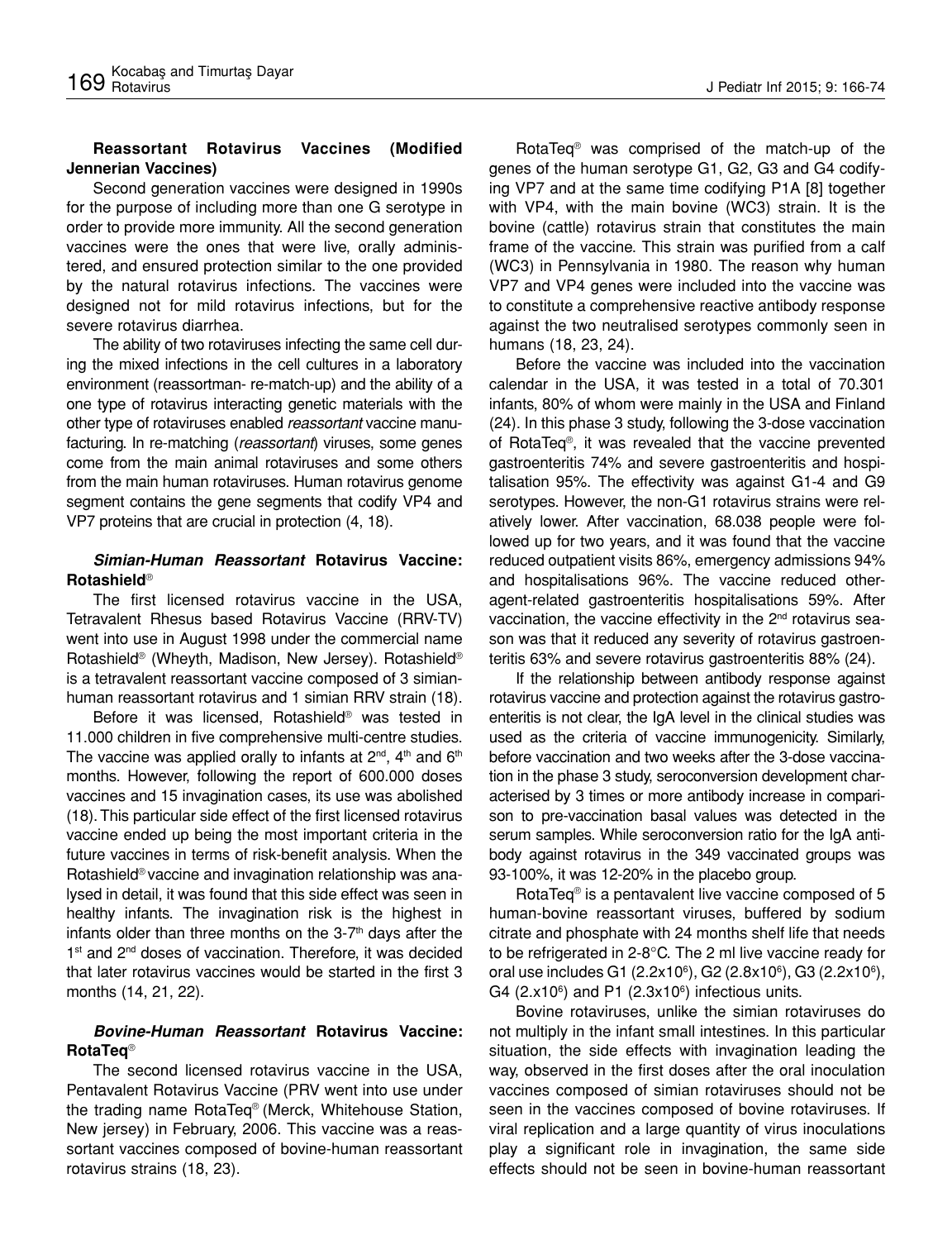vaccines. Following the RotaTeq® vaccine, 70,000 children were evaluated with regards to invagination risk, and within 42 days after vaccination, 6 cases in the RotaTeq<sup>®</sup> group and 5 cases in the placebo group were detected. After vaccination, it was found that RRV-TV vaccinerelated (Rotashield) invagination risk was high and no mass clustering was observed on the  $7<sup>th</sup>$ -14<sup>th</sup> days. After the first dose, during the one-year-long follow-up period, in the 13 invagination cases were detected in the vaccine group, and 15 cases in the placebo group (24).

No difference was found in the vaccine group in comparison to the placebo group in terms of sudden infant mortality, a life threatening event, pneumonia and seizures. In a 11,711 case study where the other side effects were investigated, in comparison to placebo group, 1 % more vomiting, 3% more diarrhea, 2% more otitis media, and 0.4% more bronchospasm were found that in the vaccine group. No difference was between the groups with regards to fever. After vaccination, virus spread via stool occurred in the first dose the most on the  $1^{st}$ -15<sup>th</sup> day (24).

#### *Bovine-Human Reassortant* **Rotavirus Vaccine: Rotavac, 116E**

This vaccine obtained in India includes the G9P[11] strain. This vaccine contains 1 bovine gene and 10 human genes. The vaccine whose phase 3 investigations were completed in June, 2014, it was observed that it prevented severe gastroenteritis in the ration of 54%. However, the vaccine has not yet been licensed (12).

#### *Live Attenuated Human* **Rotavirus Vaccine: Rotarix®**

Human rotavirus vaccine, Rotarix® (Glaxo-SmithKline, Rixensart, Belgium), contains the 89-12 (G1P[8]) strain obtained in the rotavirus epidemic in Cincinnati in 1989. This strain was weakened in the African monkey kidney cell by passaging 39 times. Adaptation of the virus grown in series passages into the infant bowels is less than the wild virus. Although the manufactured human rotavirus vaccine contains only one strain (G1, P1A [8]), it is effective against the other serotypes as well. It is simply because G3 and G4 strains almost always contain P1A. Therefore, P1A content of the vaccine provides protection against other strains apart from G1. It was demonstrated that the natural infections recurring by a single type G provided protection against other G types as well. While more than 90% serotype specific protection was provided against infections caused by G1P1A [8] after vaccination, 85% protection occurred against G3P1A[8] and G9P1A[8] infections.

Rotarix®, is a live attenuated, monovalent oral human rotavirus vaccine containing the G1P1A[8] strain, representing the VP7 and VP4 antibodies commonly present in human rotaviruses (18).

The effectivity of this vaccine was investigated in clinical tests involving more than 70.000 infants in Europe, USA, Latin America and Asian countries. Protection effectivity of Rotarix® against severe rotavirus gastroenteritis and hospitalisation was 85% and its effectivity against severe gastroenteritis due to any reason and hospitalisation 40%. These studies proved that Rotarix® was effective, reliable and well-tolerated vaccine. In comprehensive reliability tests carried out in the Central and South America, no relationship was detected of the vaccine with invagination.

#### **Post Vaccination Surveillance Studies**

The World Health Organisation recommended all the countries in the world in 2009 and 2013 to include rotavirus vaccine into their national vaccination calendars (25). It is especially emphasised that the countries where diarrhea is responsible for more than 10% of mortality in children under 5 years old should act urgently. Rotavirus vaccines today have been licensed in more than 100 countries and as of January 2015, they were included into the national vaccination calendars of 75 countries (26).

In the USA, the pentavalent vaccine (RotaTeq®) was licensed in February 2006 and monovalent vaccine (Rotarix®) in April 2008. In a study in which 2009-2010 rotavirus seasons was compared with the pre-vaccination season, it was seen that post rotavirus season was shortened and delayed; in addition, the investigated antibody positivity was visibly reduced (27). After routine rotavirus vaccination in the USA, rotavirus gastroenteritis-related doctor visits, hospitalisation and emergency admissions in children under 5 years old obviously reduced (28-31). With help of vaccination, in rotavirus gastroenteritis-related hospitalisations in children under 5 years old, 40,000-60,000 reduction was detected throughout the season of 2008 (30). Proving that rotavirus-relation hospitalisations in unvaccinated children under 3 years old in the USA were less than the pre-vaccination period made us think that vaccination enabled collective immunity as well (32). It was observed that mortality and morbidity decreased in most of the Latin American countries where rotavirus vaccination was included into the national immunisation programme in 2006-2007. When monovalent vaccine with 70% coverage in 2008 was compared with the pre-vaccination period in Mexico, it was demonstrated that diarrhea-related mortality in infants aged 0-11 months reduced 41% (33, 34).

In the post-licensing studies carried out in the USA, it was demonstrated that no increased was recorded in the invagination risk or other undesirable effects. However, the studies carried out in Mexico, Brazil and Australia concluded that monovalent and pentavalent vaccines, not as much as Rotashield® (Tetravalent Rhesus based Rotavirus Vaccine, RRV-TV), increased the invagination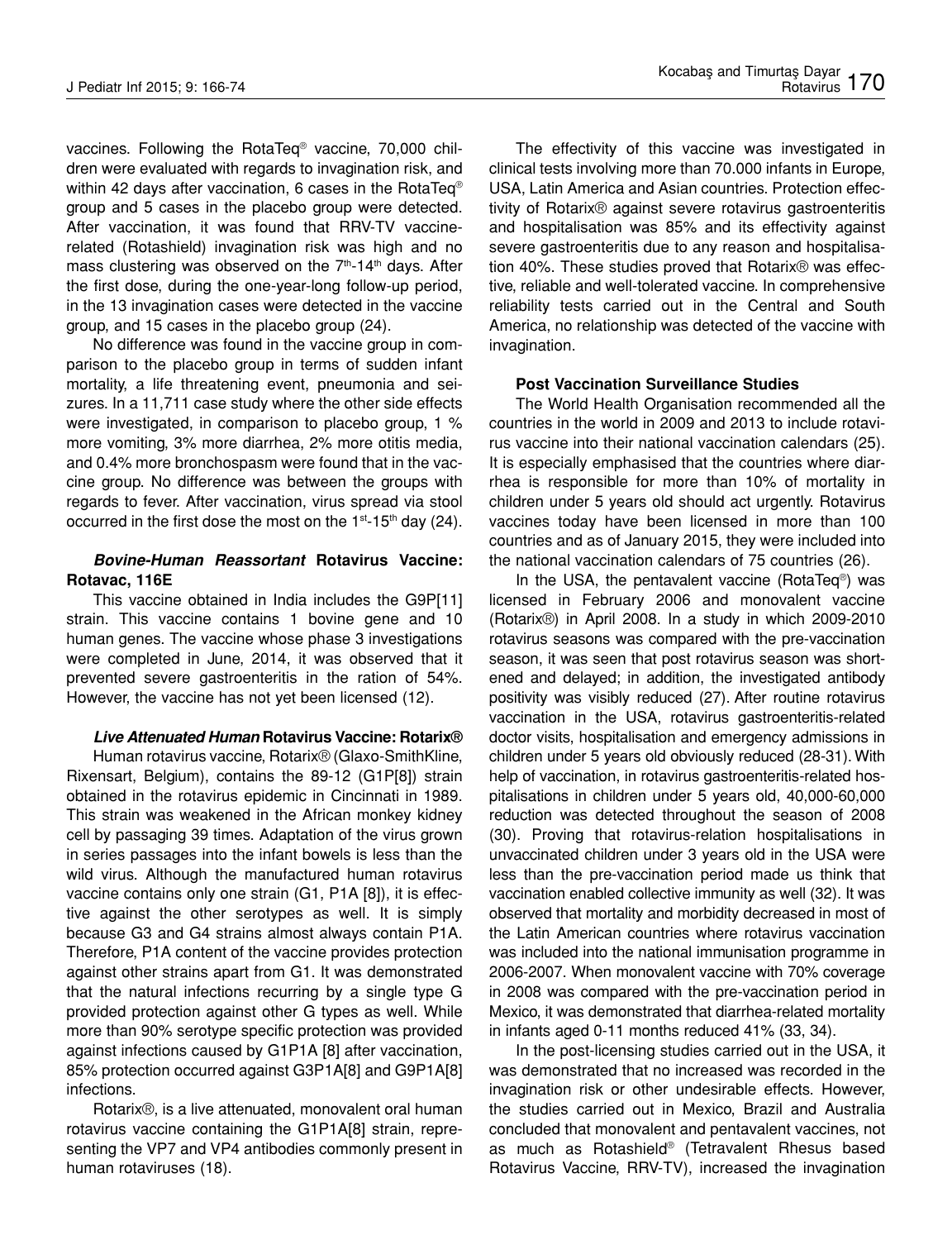risk (35, 36). Despite very low level of invagination risk (1-2/100,000), these two vaccines continue to be recommended in routine vaccination due to their benefits.

Porcine circovirus 1 (PCV1) was found in monovalent vaccine in March 2010, and porcine circovirus 1 and 2 (PCV1-2) in pentavalent vaccine in May 2010. Although PCV2 is a source of infection in pigs, it does not cause any infection in humans. PCV1, on the other hand, is not a source of infection for neither animals nor humans (12).

Although there were some cases that developed Kawasaki disease after the vaccination, no cause and effect relationship was found between the vaccination and the disease. In a study in America where a 1-year postvaccination period was retrospectively investigated, it was found that there was a 20% reduction in the number of infants that were presented with an emergency or hospitalised due to convulsion (37, 38).

The most important problem, on the other hand, regarding the effectivity of rotavirus vaccines all over the world is the fact that vaccine effectiveness in the developing countries where more 80% mortality occurs is lower (50-60% on average) (5, 11). Figure 3 illustrates the distribution of the effectiveness of both monovalent and pentavalent vaccines against severe rotavirus gastroenteritis around the world. Vaccine effectivity decreases as the socioeconomic levels decrease (5). This particular situation may have to do with high level antibody transmission from the mother during pregnancy or in the postnatal period through breast milk, with high malnutrition levels, environmental enteropathy, the differences in the

**Table 2.** Comparison of licensed rotavirus vaccines (12)

microflora and intestinal villus structures, and prevention of the antibody response through simultaneous other viral infections or simultaneous oral polio virus vaccine. Although rotavirus vaccine effectivity is lower in comparison to developed countries, given the frequency of rotavirus infections and their high number, vaccination is vitally important for these countries in preventing mortality and severe gastroenteritis. Especially for developing countries, the effort to discover a cheaper and more effective vaccine has been under investigation (11, 39). In this sense, apart from the licensed monovalent (P[12]G10,



**Figure 3.** Relationship of the effectivity of rotavirus vaccines over the serious rotavirus gastroenteritis with the level of

|                                | Pentavalent human-bovine reassortant<br>rotavirus vaccine (PRV, RV5) | Live attenuated human<br>rotavirus vaccine (HRV, RV1) |
|--------------------------------|----------------------------------------------------------------------|-------------------------------------------------------|
| Trade name                     | RotaTeq                                                              | Rotarix                                               |
| Serotypes contained            | G1, G2, G3, G4, P1[8]                                                | G1P[8]                                                |
| Dose                           | 2 mL                                                                 | 1 mL                                                  |
| Administration                 | Ready to use                                                         | Requires reconstitution                               |
| Number of dose                 | 3                                                                    | $\mathbf{2}$                                          |
| Recommended schedule           | $2, 4, 6$ months                                                     | 2, 4 months                                           |
| Minimum age first dose         | 6 weeks                                                              | 6 weeks                                               |
| Maximum age first dose         |                                                                      |                                                       |
| <b>USA</b>                     | 14 weeks, 6 days                                                     | 14 weeks, 6 days                                      |
| Europe                         | 12 weeks                                                             | 12 weeks                                              |
| Minimal interval between doses | 4 weeks                                                              | 4 weeks                                               |
| Maximum age last dose          |                                                                      |                                                       |
| <b>USA</b>                     | 8 months, 0 day                                                      | 8 months, 0 day                                       |
| Europe                         | 6 months                                                             | 6 months                                              |
| Oral applicator                | Latex-free                                                           | Contains latex                                        |
| Contains thimerosal            | No                                                                   | No                                                    |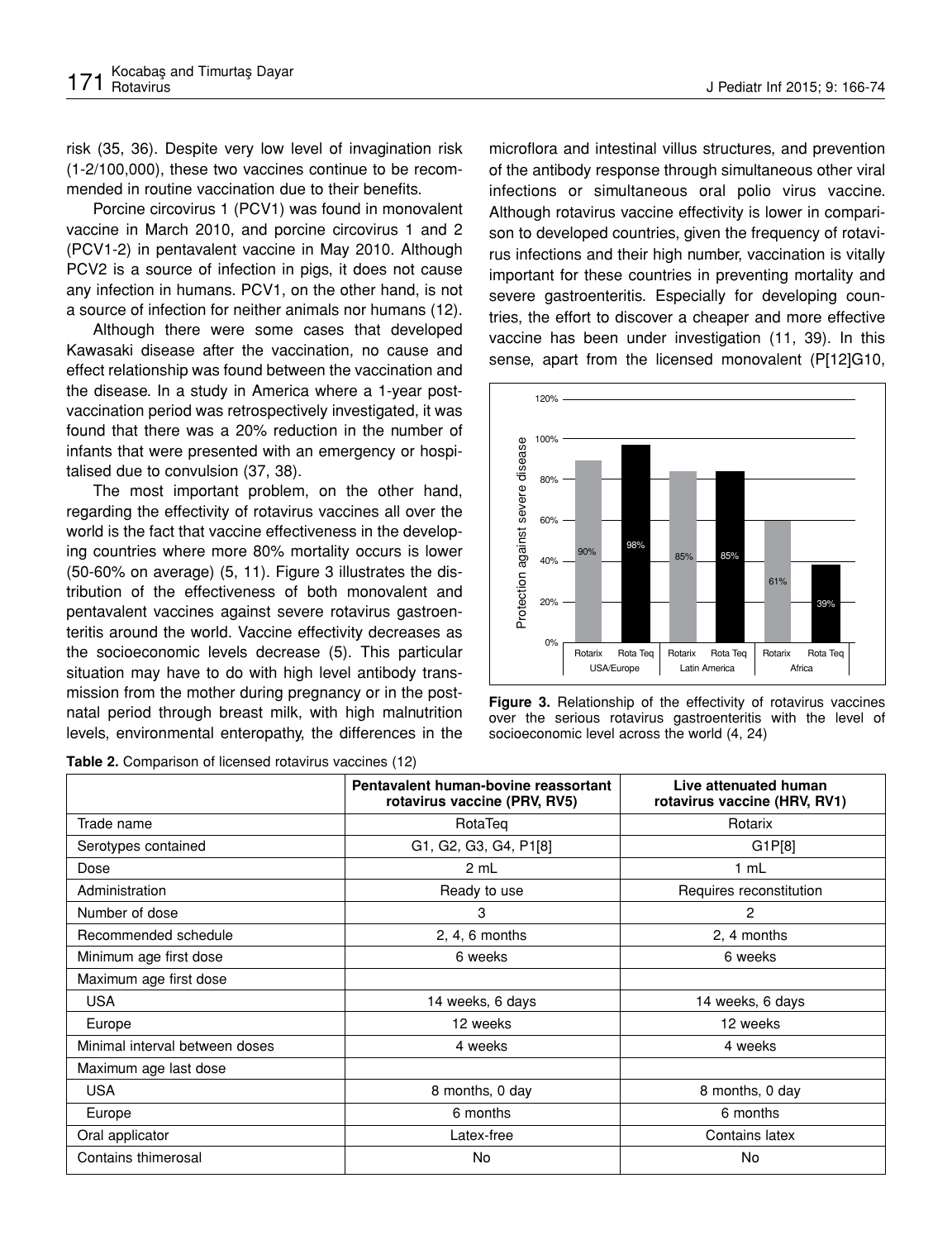live, attenuated, Lanzhou lamb rotavirus vaccine (LLR) obtained from oral lamb rotavirus strain in China, and the monovalent Retain-IM vaccine obtained from the licensed human G1P[8] strain, there are also ongoing vaccines studies in the 1-2-3- phases (40). Besides, rotavirus serotypes vary by years and regions. It is crucially important to continue the post-vaccination surveillance investigations.

#### **Vaccine Practices**

Today there are two licensed live oral rotavirus vaccines in use all over the world. The World Health Organisation recommends infants to be routinely administered the rotavirus vaccine and do not differentiate between five valent RotaTeq® (RV5) and monovalent Rotarix® (RV1). RotaTeq® should be shot in three doses on the  $2^{nd}$ ,  $4^{th}$ , and  $6^{th}$  months. The first dose can be administered from 6<sup>th</sup> week onwards, but should be shot before the  $15<sup>th</sup>$  week (14 weeks, 6 days maximum). The infants who were vaccinated the first dose on the  $15<sup>th</sup>$ week and later by mistake should continue according to the routine vaccination schedule. The timing of the first dose does not affect the reliability of the subsequent doses. There should be minimum 4-week breaks between the doses. The last dose should be administered before the  $8<sup>th</sup>$  month (25, 41).

The first dose is administered between the  $6<sup>th</sup>$  and  $12<sup>th</sup>$ weeks in the European countries. The last dose is administered before the  $6<sup>th</sup>$  month (33).

Rotarix<sup>®</sup> should be shot in two doses on the 2<sup>nd</sup> and 4<sup>th</sup> weeks. Similarly in the USA, the vaccination is commenced on the 6-15<sup>th</sup> weeks and two doses are administered before the  $8<sup>th</sup>$  month (23). In European countries, just like with RotaTeq®, the first dose is administered on the 6-12<sup>th</sup> weeks, and the last dose is shot before the  $6<sup>th</sup>$ month (12). There is no maximum time gap between the doses. Table 2 illustrates the comparative characteristics of RotaTeq® and Rotarix® vaccines (12).

The infants who have not yet completed their two or three exact dose vaccination schema are recommended to complete the schema even if they have had rotavirus gastroenteritis. It is because protection is limited after the natural infections. In the case of infants who have been vaccinated by a different brand of vaccine before, if the same brand vaccine is unable to be obtained, the vaccination should continue with existing brand. If the previous brand of vaccine is unknown, it should be completed as the 3-dose vaccine series (12, 23, 41).

#### **Vaccination in Special Circumstances**

Cases with mild gastroenteritis and mild fever could be vaccinated. However, vaccination of infants with moderate-severe gastroenteritis or inflammatory disease has

to be postponed until the infection improves. It was demonstrated that breast milk did not reduce the vaccine effectivity (24). Re-vaccination of the infant who have previously had serious allergic reaction in the previous dose is contraindicated. Similarly, those who have serious allergy against the content of the vaccine should not be vaccinated either. As the applicator contains latex, Rotarix® should not be administered to those who have latex allergy. In these circumstances, RotaTeq® that does not contain latex, should be preferred. Similarly, in cases with spina bifida or extrophia vesicalis, there are some opinions suggesting that RotaTeq® should be preferred as those cases have the risk of developing latex allergy (12, 23).

The premature babies who are clinically stable should be chronologically vaccinated according to the normal schema from six week onwards. The hospitalised premature babies can be commenced to be vaccinated starting with the day of discharge from the hospital (23).

If the rotavirus-vaccinated infants need to be hospitalised, standard isolation measures are sufficient. However, they are not recommended to be hospitalised together with the patients who have immunodeficiency (41).

There is no time limitation between the blood products inclusive of immunoglobulin and rotavirus vaccines (12, 23).

The vaccine should not be administered to the infants who have an invagination story. However, it is thought that the vaccine will be useful for those who have any chronic gastrointestinal disease except invagination (12).

In severe combined immunodeficiencies, the vaccine is definitely contraindicated. Even though some experts suggest that rotavirus vaccine should be used in HIVpositive infants, a dominant argument prevails that the vaccine should not be administered the in primary and secondary immunodeficiencies like in severe combined immunodeficiencies (41).

Rotavirus vaccination can be administered to the infants with immunodeficiency or with a pregnant individual in the household. However, those with combined immunodeficiencies, receiving chemotherapy, and those in the first a two-month period following solid organ transplantation, those with the CD4 level 15%, and those receiving high dose steroid should not come into contact with nappies of rotavirus-vaccinated infants for a month (12, 23, 41).

Rotavirus vaccines can be administered simultaneously with the nasal or parenteral vaccines. While the American Advisory Committee on Immunization (ACIP) states that no specific time gap is required with the oral polio vaccine, the Institution of European Paediatric Gastroenterology Hepatology and Nutrition (ESPGHAN) and European Association of Paediatric Infection (ESPID) suggest that the vaccine should not be administered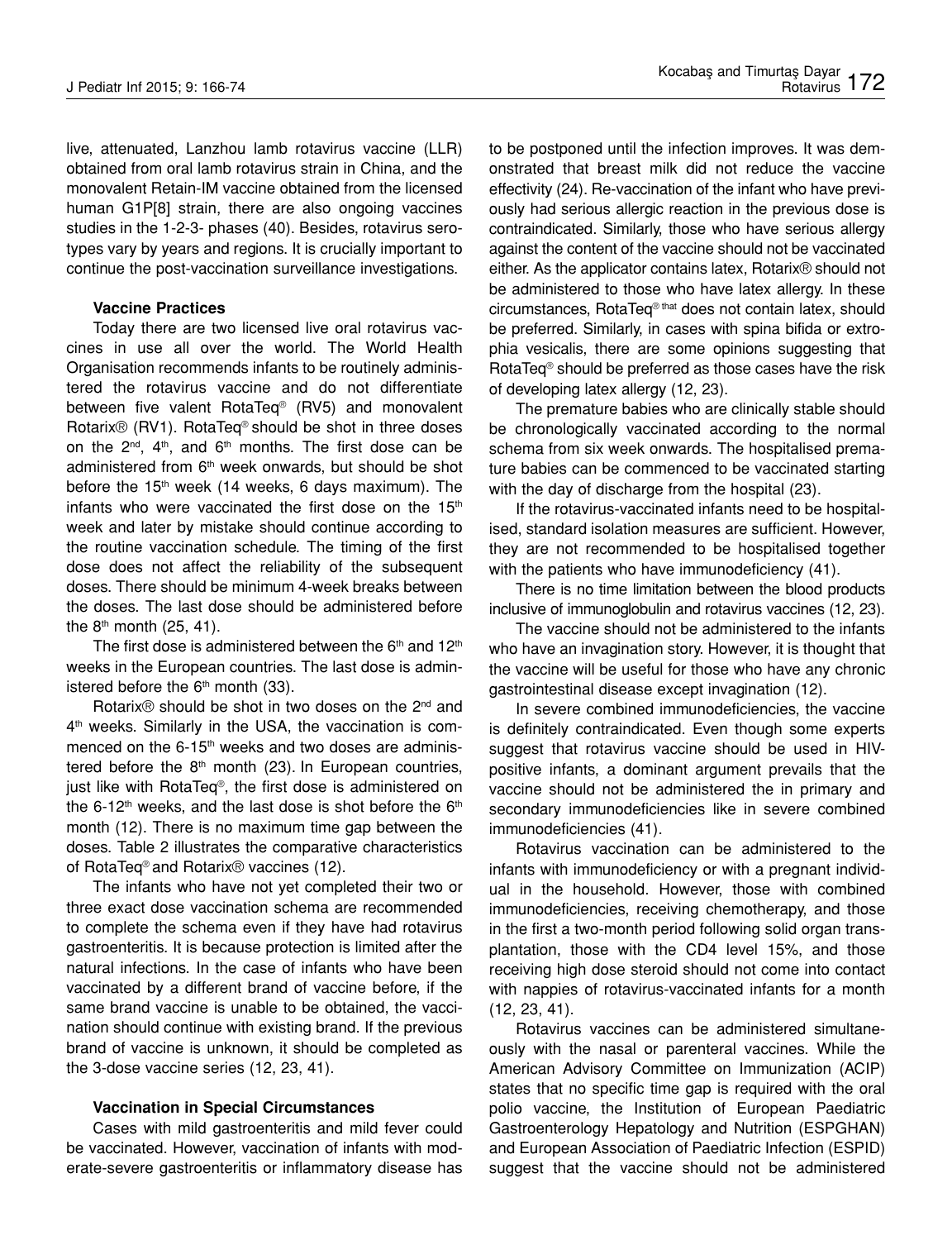simultaneously with the oral polio vaccine (12, 41). In order for us to be able to say precisely that the protection of rotavirus vaccines does not change when it is administered simultaneously with the oral polio vaccine, there is a need for comprehensive rotavirus studies in the countries that continue the oral polio vaccination in their vaccination schedules.

## **Conclusion**

Vaccination is the most effective method in preventing the rotavirus gastroenteritis-related mortality and morbidity. Effectivity of the 2 oral rotavirus vaccines recommended by the World Health Organisation is lower in the countries where most of the rotavirus-related mortality is seen. Efforts to produce cheaper and more effective vaccines especially for these countries should continue. Since rotavirus serotypes change together with vaccination, it is crucially important to continue the post-vaccination surveillance investigations. At the same time, the vaccinated infants should be closely followed up with regards to non-specified invagination relationship and other side effects.

#### **Peer-review:** Externally peer-reviewed.

**Author Contributions:** Concept - E.K., G.T.D.; Design - E.K., G.T.D..; Supervision - E.K., G.T.D.; Analysis and/or Interpretation - E.K., G.T.D.; Literature Review - E.K., G.T.D.; Writing - E.K., G.T.D.; Critical Review - E.K.

**Conflict of Interest:** No conflict of interest was declared by the authors.

**Financial Disclosure:** The authors declared that this study has received no financial support.

## **References**

- 1. Liu L, Johnson HL, Cousens S, et al. Global, regional, and national causes of child mortality: an updated systematic analysis for 2010 with time trends since 2000. Lancet 2012; 379: 2151-6. **[CrossRef]**
- 2. Parashar UD, Burton A, Lanata C, et al. Global mortality associated with rotavirus disease among children in 2004. J Infect Dis 2009; 200 Suppl 1: 9-15. **[CrossRef]**
- 3. Ceyhan M, Alhan E, Salman N, et al. Multicenter prospective study on the burden of rotavirus gastroenteritis in Turkey, 2005-2006: a hospital-based study. J Infect Dis 2009; 200 Suppl 1: 234-8. **[CrossRef]**
- 4. Staat MA, McNeal MM, Bernstein DI. Rotaviruses. In "Textbook of Pediatric Infectious Diseases". Cherry JD, Harrison GJ, Kaplan SL, Steinbach WJ, Hotez PJ (eds). 7th ed. Philadelphia, Saunders; 2014, pp.2176-92.
- 5. Glass RI, Bresee J, Jiang B, Parashar UD, Yee E, and Gentsch J. Rotavirus and rotavirus vaccines. Adv Exp Med Biol 2006; 582: 45-54. **[CrossRef]**
- 6. Tate JE, Burton AH, Boschi-Pinto C, Steele AD, Duque J, Parashar UD; WHO-coordinated Global Rotavirus Surveillance Network. 2008 estimate of worldwide rotavirusassociated mortality in children younger than 5 years before the introduction of universal rotavirus vaccination programmes: a systematic review and meta-analysis. Lancet Infect Dis 2012; 12: 136-41. **[CrossRef]**
- 7. Bishop RF, Barnes GL, Cipriani E, Lund JS. Clinical immunity after neonatal rotavirus infection: a prospective longitudinal study in young children. N Engl J Med 1983; 309: 72-6. **[CrossRef]**
- 8. Velázquez FR, Matson DO, Calva JJ, et al. Rotavirus infections in infants as protection against subsequent infections. N Engl J Med 1996; 335: 1022-8. **[CrossRef]**
- 9. Adams WR, Kraft LM. Epizootic diarrhea of infant mice: identification of the etiologic agent. Science 1963; 141: 359- 60. **[CrossRef]**
- 10. Glass RI, Parashar U, Patel M, Gentsch J, Jiang B. Rotavirus vaccines: Successes and challenges. J Infect 2014; 68 Suppl 1: 9-18. **[CrossRef]**
- 11. Bishop RF, Davidson GP, Holmes IH, Ruck BJ. Virus particles in epithelial cells of duodenal mucosa from children with acute nonbacterial gastroenteritis. Lancet 1973; 2: 1281-3. **[CrossRef]**
- 12. Matson DO. Rotavirus vaccines for infants. http://www.uptodate.com/contents/rotavirus-vaccines-for-infants adresinden 14/02/2015 tarihinde erişilmiştir.
- 13. Rotavirus. http://www.niaid.nih.gov/topics/rotavirus/Pages/ rotavirusIllustration.aspx adresinden 14/02/2015 tarihinde erişilmiştir.
- 14. Somer A, Törün S. Rotavirus enfeksiyonları ve rotavirus aşıları. Klinik Tıp Pediatri Dergisi 2013; 5: 11-20.
- 15. Dennehy PH. Rotavirus vaccines: an overview. Clin Microbiol Rev 2008; 21: 198-208. **[CrossRef]**
- 16. Santos N, Hoshino Y. Global distribution of rotavirus serotypes/genotypes and it's implication fort the development and implementation of an effective rotavirus vaccine. Rev Med Virol 2005; 15: 29-56. **[CrossRef]**
- 17. Durmaz R, Kalaycıoglu AT, Acar S, et al. Prevalence of rotavirus genotypes in children younger than 5 years of age before the introduction of a universal rotavirus vaccination program: report of rotavirus surveillance in Turkey. PLoS One 2014; 9: e113674. **[CrossRef]**
- 18. Dennehy PH. Rotavirus vaccines: an update. Pediatr Infect Dis J 2006; 25: 839-40. **[CrossRef]**
- 19. Ward RL, Bernstein DI. Protection against rotavirus disease after natural rotavirus infection. US Rotavirus Vaccine Efficacy Group. J Infect Dis 1994; 169: 900-4. **[CrossRef]**
- 20. Ward RL. Possible mechanism of protection elicited by candidate rotavirus vaccines as determined with the adult mouse model. Viral Immunol 2003; 16: 17-24. **[CrossRef]**
- 21. Withdrawal of rotavirus vaccine recommendation http:// www.cdc.gov/mmwr/preview/mmwrhtml/mm4843a5.htm adresinden 16/02/2015 tarihinde erişilmiştir.